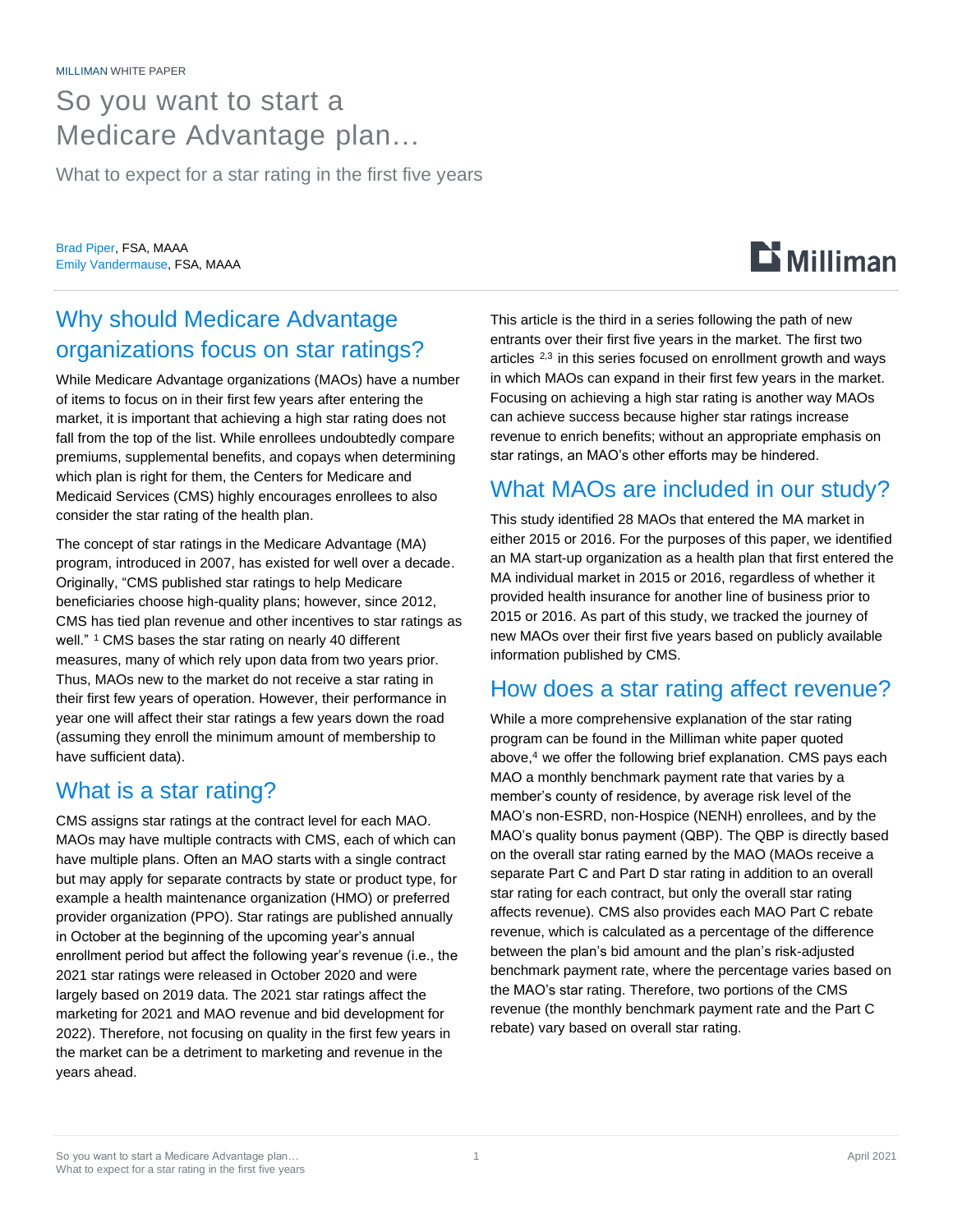Figure 1 summarizes the QBP and Part C rebate percentages corresponding to each star rating. QBP in a given year is based on the prior year's star rating (i.e., an MAO's revenue in 2022 will be based on its 2021 star rating).

#### **FIGURE 1: 2022 QBP AND PART C REBATE PERCENTAGES BY OVERALL STAR RATING**

| 2021 Star Rating             | 2022 QBP | 2022 Part C<br><b>Rebate Percentage</b> |  |  |  |  |
|------------------------------|----------|-----------------------------------------|--|--|--|--|
| Less than 3.5 stars          | $0\%$    | 50%                                     |  |  |  |  |
| 3.5 stars                    | $0\%$    | 65%                                     |  |  |  |  |
| 4.0 stars                    | 5%       | 65%                                     |  |  |  |  |
| $4.5+stars$                  | 5%       | 70%                                     |  |  |  |  |
| <b>New or Low Enrollment</b> | 3.5%     | 65%                                     |  |  |  |  |

As shown in Figure 1, MAOs achieving at least a 4.0 star rating generally receive an additional 5% of CMS revenue during the bid process. MAOs achieving at least a 4.5 rating are able to retain the highest percentage of Part C rebates compared to plans with lower star ratings, which provides additional funds for them to be able to offer richer, more competitive benefits to their members. Organizations achieving a 5.0 star rating earn the same QBP and Part C rebate percentage as the 4.5 star organizations but also receive a special designation on the Medicare Plan Finder website (where eligible beneficiaries can review their plan options). As an additional benefit for receiving a high star rating, plans that earn a 5.0 star rating are also permitted to market and enroll members year-round (marketing and enrollment changes are normally limited to the annual enrollment period from October through December, with the exception of being able to enroll individuals aging into Medicare eligibility throughout the year).

The bottom row of Figure 1 addresses new and low enrollment plans. New and low enrollment plans are further discussed in the section titled "How often do plans achieve a 4.0 or higher rating the first year they are eligible?"

Figure 2 contains an illustrative example to help demonstrate the affect star ratings have on CMS revenue. For each of the star rating scenarios in Figure 2, the standard benchmark revenue and bid amount are identical. As illustrated, CMS revenue can vary by up to \$75 per member per month (PMPM) based on a 1.5 star rating change.

### How often do plans achieve a 4.0 or higher rating the first year they are eligible?

Due to the lag between when performance is measured and when the data is collected for use in the star rating calculation, startup MAOs are treated as "new contracts" for the first two years, at a minimum, for marketing purposes and for the first three years of MA revenue. In other words, an MAO that entered the market in 2015 would receive its 2017 star rating in the fall of 2016. Thus, this star rating would be available for marketing purposes during the open enrollment period for plan year 2017. However, the 2017 star rating does not affect MAO revenue until 2018. If a plan does not enroll sufficient membership to have enough measures calculated in year one (currently around 500 enrollees), it continues to receive a low enrollment star rating.<sup>5</sup> As shown in Figure 1, low enrollment contracts are treated the same as a new contract from a revenue bonus and Part C rebate standpoint.

#### **FIGURE 2: ILLUSTRATIVE EXAMPLE OF HOW STAR RATINGS AFFECT CMS REVENUE (PMPM)**

|                  |                                | 3.0 Star | 3.5 Star | 4.0 Star | 4.5 Star | New/Low<br><b>Enrollment</b> |
|------------------|--------------------------------|----------|----------|----------|----------|------------------------------|
| A                | <b>Risk Adjusted Benchmark</b> | \$1,000  | \$1,000  | \$1,050  | \$1,050  | \$1,035                      |
| в                | Part C Bid                     | \$800    | \$800    | \$800    | \$800    | \$800                        |
| $C = A - B$      | Part C Savings                 | \$200    | \$200    | \$250    | \$250    | \$235                        |
| D                | Part C Rebate %                | 50%      | 65%      | 65%      | 70%      | 65%                          |
| $E = C \times D$ | Part C Rebate                  | \$100    | \$130    | \$163    | \$175    | \$153                        |
| $F = B + E$      | <b>Total CMS Revenue</b>       | \$900    | \$930    | \$963    | \$975    | \$953                        |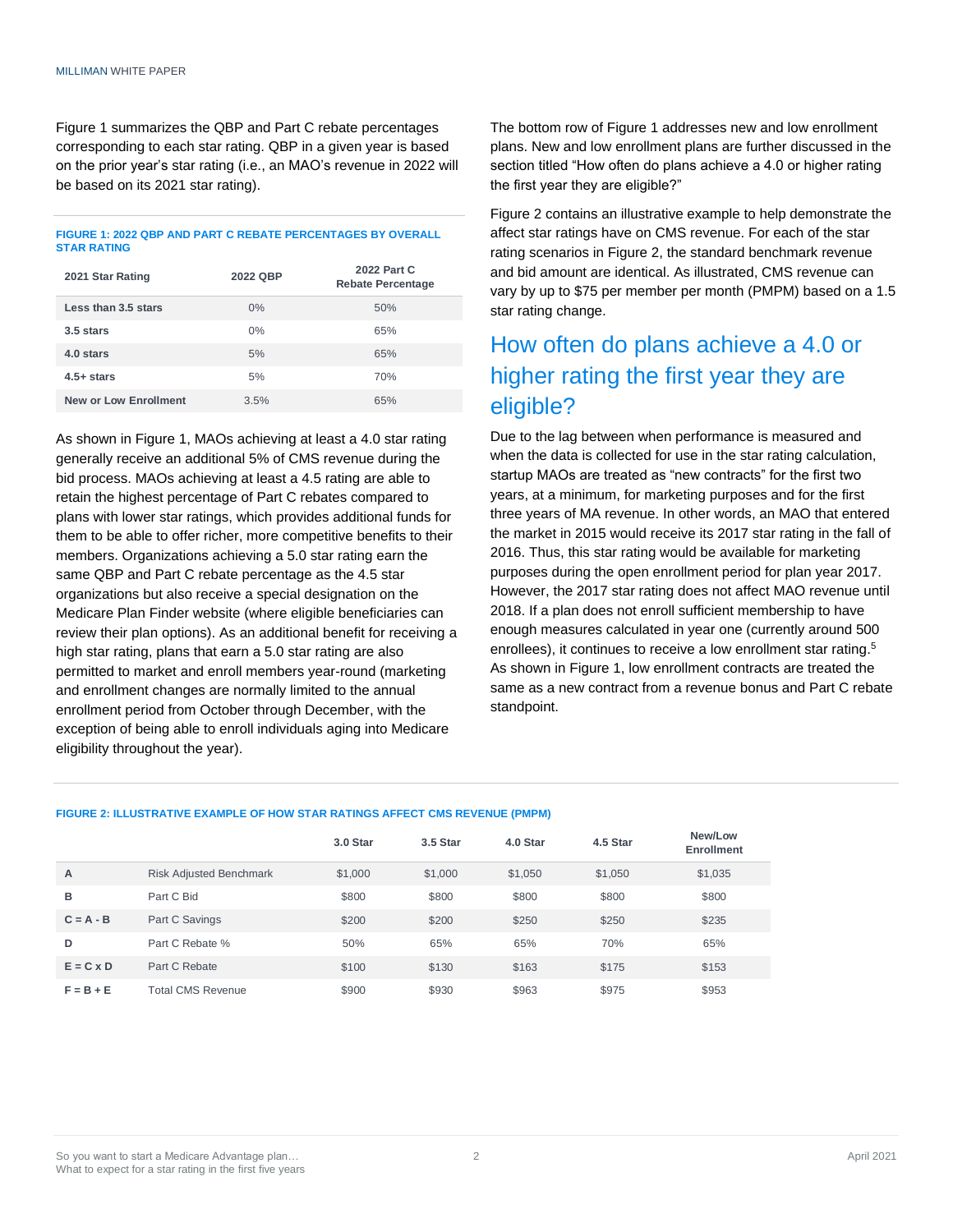Figure 3 shows that in year three (for example, the 2017 star rating for a new contract in 2015), 60% of contracts had insufficient enrollment to receive a star rating and were treated as low enrollment contracts. About 20% of contracts had sufficient enrollment in year one but did not perform well on the required measures and achieved less than 3.5 stars. Only about 10% of contracts achieved a 4.0 star rating or higher, and only about 5% of contracts maximized their CMS revenue by achieving at least 4.5 stars. By year four, the percentage of contracts treated as low enrollment decreased to a little less than 50%, but the majority of those plans now eligible for a star rating fell short of the 4.0 threshold. Only 3% of contracts received a 4.0 star rating or higher in year four, increasing to about 15% in year five. Even by year five approximately 40% of contracts continued to receive the default 3.5% QBP and 65% Part C rebate percentage assigned to contracts that have not yet enrolled enough members to develop a star rating.

By year five, approximately 40% of the PPOs in our study achieved a 4.0 or higher star rating compared to only about 15% of the HMOs in our study. As discussed in the second paper of this series, HMOs were offered significantly more often by startups in the first five years than PPOs, so the PPO results were also more limited. Though beyond the scope of this paper, other studies have also found that PPOs, on average, often have higher star ratings in year 3 of operation once they are first eligible for a star rating, though this can change over time and also varies with membership size.<sup>6</sup>



#### **FIGURE 3: DISTRIBUTION OF STAR RATINGS FOR YEARS 1-5, BASED ON COUNT OF CONTRACTS**

### Do members care about star ratings?

When selecting a plan under an MAO's contract, enrollees have the ability to compare star ratings on the Medicare Plan Finder to identify the highest-rated plans. Based on our study, it is clear members take star ratings into consideration, as the highestrated plans also enroll a disproportionate share of the members.

Similar to Figure 3, Figure 4 shows the star rating earned by MAOs during their first five years in the market based on enrollment rather than a count of contracts. The results demonstrate a significantly higher percentage of enrollees in plans with 4.0 or higher star ratings. In year three, over 20% of the enrollees were in plans with 4.0 or higher star ratings, increasing to 35% by year five.

#### **FIGURE 4: DISTRIBUTION OF STAR RATINGS FOR YEARS 1-5, BASED ON ENROLLMENT**



Appendix A shows the star rating and enrollment for years one through five for each MAO contract in our study.

### What are the key takeaways?

Star ratings play an important role in both marketing and revenue maximization for MAOs. As this paper outlines, the additional revenue earned by highly rated organizations is significant, and enrollees are often attracted to organizations with higher star ratings. To capture these revenue and enrollment advantages, MAO startups need to focus on star ratings<sup>7</sup> in year one (even though the star rating won't impact revenue until year three or four). A continual emphasis on improving star rating measures will help to ensure revenue is maximized year after year.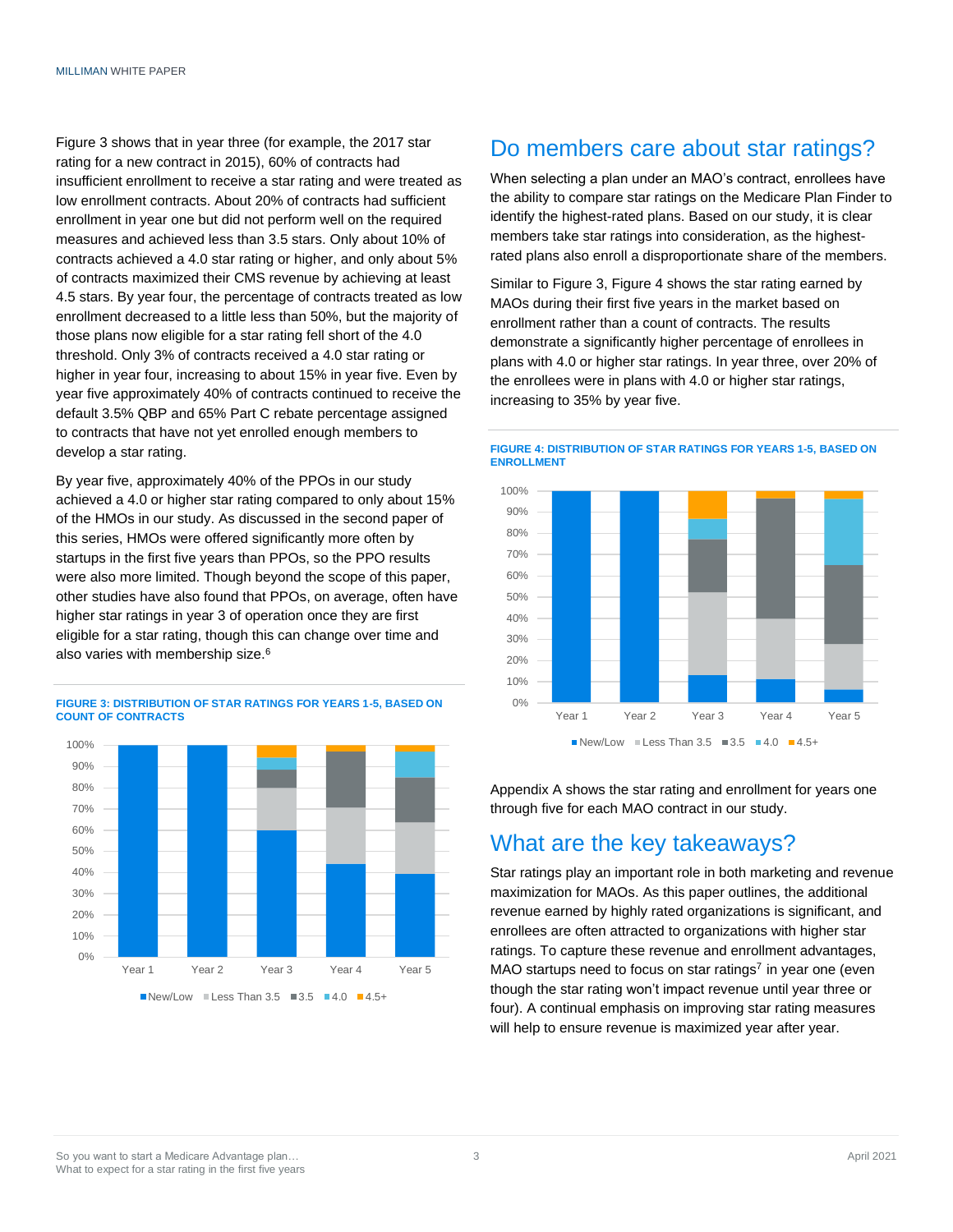### What are these results based on?

In performing the analysis described in this paper, we relied on MA plan offerings in 2014 through 2020, as published by CMS. We summarized information from Milliman's Medicare Advantage Competitive Value Added Tool (Milliman MACVAT®), which uses publicly available MA information from CMS including enrollment information from February of each year, star ratings, and plan details (e.g., plan type, special needs plan [SNP] type, parent organization, etc.). The values presented reflect organizations available in each respective contract year. We identified new MAOs in 2015 and 2016 by identifying MA contracts and parent organizations that were not in the prior year's database. We excluded from this analysis Medicare-Medicaid Plans (MMP), Cost plans, Prescription Drug Plans (PDPs), Program of All-Inclusive Care of the Elderly (PACE) plans, and Employer Group Waiver Plans (EGWPs). We also did not include any organizations that acquired contracts with previously established plans.

We relied on the Public Use Files (PUFs) from CMS for the February enrollment in each year (downloaded as of January 2021). The MAO enrollment is at a county/plan level and, as such, could be missing small enrollee counts as CMS does not publish enrollment if the count is under 10 enrollees.

### Caveats, limitations, and qualifications

This paper was developed to analyze the star ratings achieved by new entrants during their first five years in the MA market. This information may not be appropriate, and should not be used, for other purposes. We do not intend this information to benefit, and assume no duty or liability to, any third party that receives this work product. Any third-party recipient of this paper that desires professional guidance should not rely upon Milliman's work product but should engage qualified professionals for advice appropriate to its specific needs. This paper should be read in its entirety.

In preparing our analysis, we relied upon public information released by CMS and other publications listed and footnoted above. The credibility of certain comparisons provided in this report may be limited, particularly where the number of plans in certain groupings is low.

We are not attorneys and do not intend to provide any legal advice or expertise related to the topics discussed here. The opinions included here are ours alone and not necessarily those of Milliman.

We are actuaries for Milliman, members of the American Academy of Actuaries, and meet the qualification standards of the Academy to render the actuarial opinion contained herein. To the best of our knowledge and belief, this information is complete and accurate and has been prepared in accordance with generally recognized and accepted actuarial principles and practices.

# **Li** Milliman

Milliman is among the world's largest providers of actuarial and related products and services. The firm has consulting practices in life insurance and financial services, property & casualty insurance, healthcare, and employee benefits. Founded in 1947, Milliman is an independent firm with offices in major cities around the globe.

#### [milliman.com](http://www.milliman.com/)

#### **CONTACT**

Brad Piper [brad.piper@milliman.com](mailto:brad.piper@milliman.com)

Emily Vandermause emily.vandermause@milliman.com

© 2021 Milliman, Inc. All Rights Reserved. The materials in this document represent the opinion of the authors and are not representative of the views of Milliman, Inc. Milliman does not certify the information, nor does it guarantee the accuracy and completeness of such information. Use of such information is voluntary and should not be relied upon unless an independent review of its accuracy and completeness has been performed. Materials may not be reproduced without the express consent of Milliman.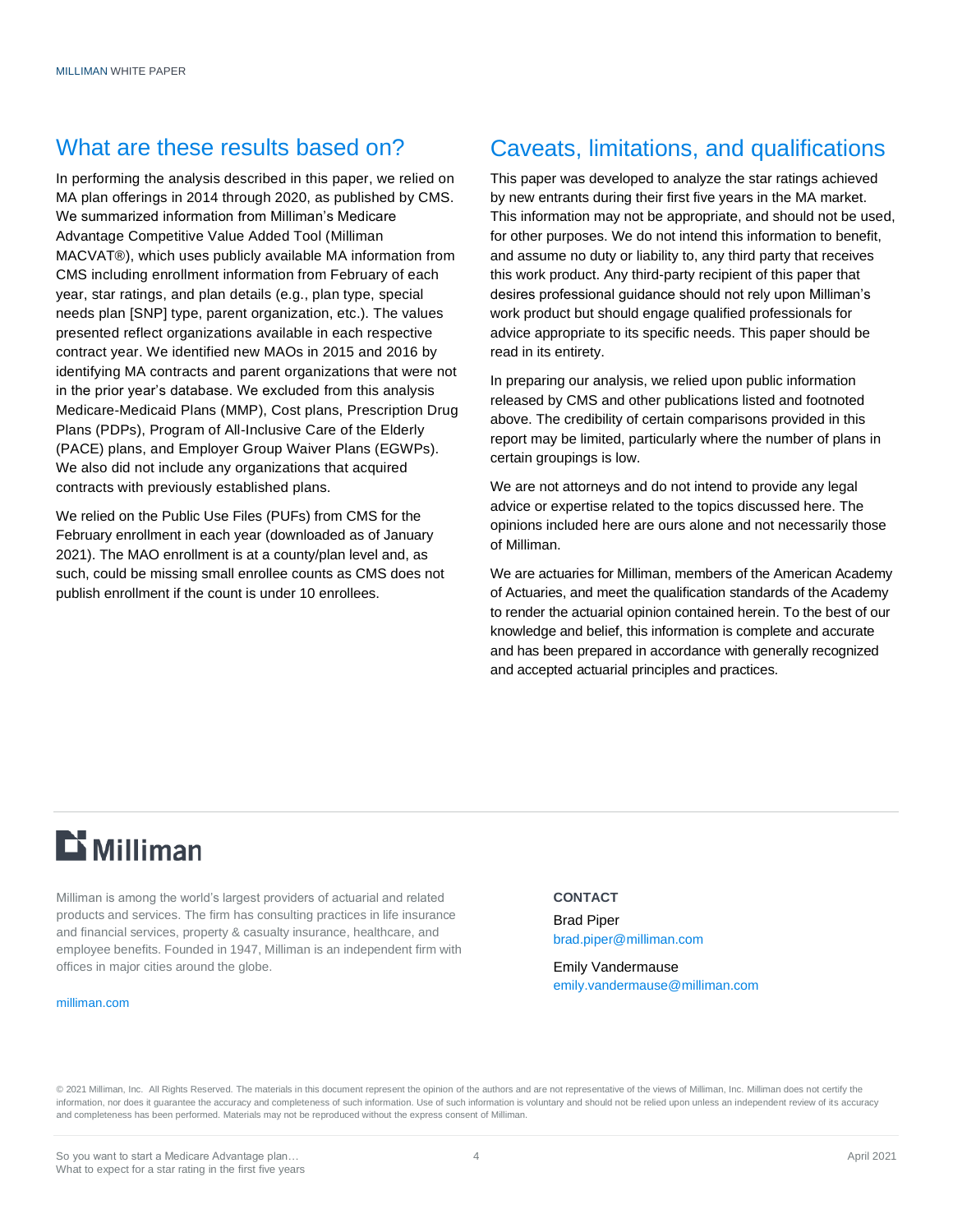# Appendix A: MAO Star Rating and Enrollment Data by Contract

|              | Star Rating <sup>8</sup> |        |                |                |                | <b>Enrollment</b> |                     |        |        |        |
|--------------|--------------------------|--------|----------------|----------------|----------------|-------------------|---------------------|--------|--------|--------|
| Contract     | Year 1                   | Year 2 | Year 3         | Year 4         | Year 5         | Year 1            | Year 2              | Year 3 | Year 4 | Year 5 |
| $\mathbf{1}$ | New                      | N/A    | N/A            | N/A            | N/A            | $\mathbf 0$       | N/A                 | N/A    | N/A    | N/A    |
| 2            | New                      | New    | Low            | Low            | Low            | 0                 | 165                 | 390    | 1,166  | 1,159  |
| 3            | <b>New</b>               | New    | Low            | Low            | 4              | 0                 | $\overline{0}$      | 332    | 1,099  | 2,060  |
| 4            | New                      | New    | Low            | Low            | Low            | 0                 | 322                 | 285    | 217    | 221    |
| 5            | <b>New</b>               | New    | Low            | Low            | Low            | 0                 | 165                 | 220    | 341    | 465    |
| 6            | <b>New</b>               | New    | Low            | Low            | Low            | 0                 | 141                 | 325    | 919    | 1,225  |
| 7            | <b>New</b>               | New    | Low            | 2.5            | 2.5            | 14                | 2,739               | 3,126  | 4,623  | 1,524  |
| 8            | <b>New</b>               | New    | Low            | N/A            | N/A            | 56                | 106                 | 153    | N/A    | N/A    |
| 9            | <b>New</b>               | New    | Low            | Low            | Low            | 58                | 237                 | 274    | 1,252  | 2,293  |
| 10           | <b>New</b>               | New    | N/A            | N/A            | N/A            | 61                | 492                 | N/A    | N/A    | N/A    |
| 11           | <b>New</b>               | New    | Low            | Low            | Low            | 62                | 109                 | 123    | 115    | 264    |
| 12           | <b>New</b>               | New    | Low            | 3.5            | 3              | 62                | 984                 | 1,876  | 2,840  | 4,084  |
| 13           | <b>New</b>               | New    | Low            | N/A            | N/A            | 132               | 272                 | 268    | N/A    | N/A    |
| 14           | New                      | New    | Low            | Low            | N/A            | 146               | 172                 | 163    | 0      | N/A    |
| 15           | <b>New</b>               | New    | Low            | Low            | Low            | 213               | 233                 | 1,200  | 1,316  | 1,577  |
| 16           | New                      | New    | Low            | 3              | N/A            | 400               | 1,417               | 2,105  | 1,681  | N/A    |
| 17           | <b>New</b>               | New    | Low            | $\overline{2}$ | 2.5            | 403               | 1,224               | 1,580  | 1,428  | 1,174  |
| 18           | <b>New</b>               | New    | 4              | $3.5\,$        | 3              | 633               | 1,546               | 2,770  | 3,546  | 2,544  |
| 19           | <b>New</b>               | New    | N/A            | N/A            | N/A            | 633               | 1,164               | N/A    | N/A    | N/A    |
| 20           | <b>New</b>               | New    | N/A            | N/A            | N/A            | 812               | 1,148               | N/A    | N/A    | N/A    |
| 21           | <b>New</b>               | New    | 5              | 4.5            | 4.5            | 867               | 2,049               | 3,686  | 5,097  | 6,040  |
| 22           | <b>New</b>               | New    | 3              | 2.5            | 3              | 987               | 1,558               | 2,223  | 2,725  | 2,477  |
| 23           | <b>New</b>               | New    | 3.5            | 2.5            | $3.5\,$        | 1,208             | 3,830               | 4,668  | 4,221  | 5,097  |
| 24           | New                      | New    | 3              | 3.5            | 3.5            | 1,263             | 4,162               | 10,670 | 12,013 | 14,950 |
| 25           | <b>New</b>               | New    | 3              | 3              | $\mathbf{3}$   | 1,510             | 4,330               | 5,477  | 5,812  | 6,602  |
| 26           | <b>New</b>               | New    | 3              | 3.5            | 3.5            | 1,702             | 6,709               | 8,509  | 7,760  | 6,195  |
| 27           | <b>New</b>               | New    | 2.5            | 3              | 3.5            | 2,100             | 5,341               | 9,373  | 4,462  | 5,649  |
| 28           | <b>New</b>               | New    | 3              | $3.5\,$        | 3              | 2,294             | 5,247               | 6,795  | 8,540  | 12,062 |
| 29           | New                      | New    | $2.5\,$        | 3.5            | 3.5            | 3,951             | 7,698               | 9,788  | 10,608 | 8,930  |
| 30           | New                      | New    | 3.5            | $3.5\,$        | 4              | 5,285             | 7,610               | 7,846  | 7,696  | 7,352  |
| 31           | New                      | New    | $4.5\,$        | $\mathbf{3}$   | $\overline{4}$ | 5,814             | 11,583              | 14,102 | 14,895 | 15,423 |
| 32           | New                      | New    | $\overline{4}$ | 3.5            | N/A            | 6,955             | 9,194               | 9,866  | 9,312  | N/A    |
| 33           | New                      | New    | 3.5            | 3.5            | $\overline{4}$ | 7,696             | 14,469              | 21,520 | 24,021 | 24,735 |
| 34           | N/A                      | N/A    | New            | New            | $3.5\,$        | N/A               | N/A                 | 2,101  | 8,200  | 12,328 |
| 35           | N/A                      | N/A    | N/A            | New            | <b>New</b>     | N/A               | N/A                 | N/A    | 310    | 947    |
| 36           | N/A                      | New    | New            | N/A            | N/A            | N/A               | $\overline{0}$      | 30     | N/A    | N/A    |
| 37           | N/A                      | N/A    | N/A            | N/A            | New            | N/A               | N/A                 | N/A    | N/A    | 281    |
| 38           | N/A                      | New    | New            | N/A            | N/A            | N/A               | $\mathsf{O}\xspace$ | 16     | N/A    | N/A    |
| 39           | N/A                      | N/A    | N/A            | N/A            | New            | N/A               | N/A                 | N/A    | N/A    | 593    |